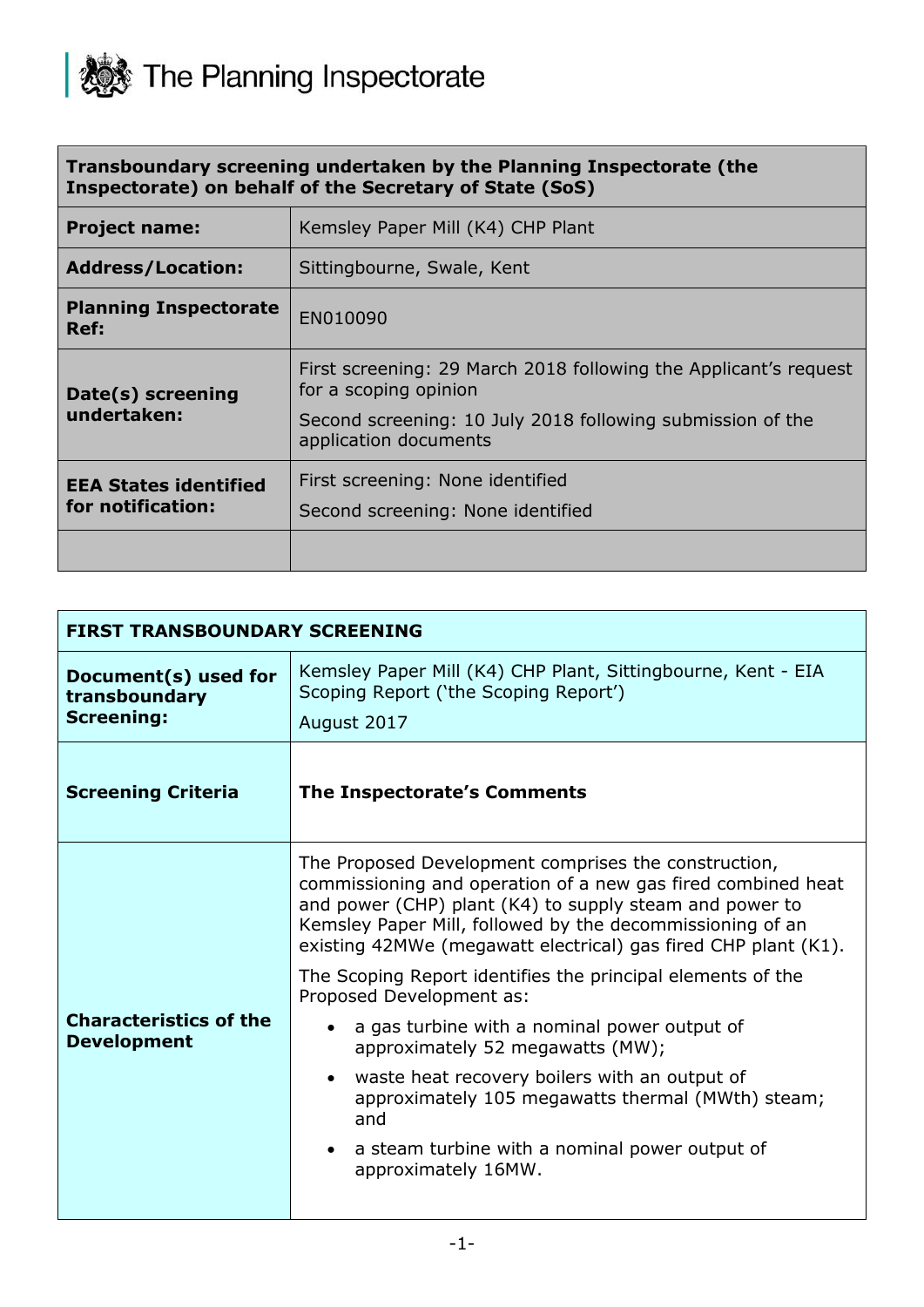|                                                                                                  | It would require tie-in to existing onsite facilities, which include<br>feed water from a new water treatment plant, groundwater<br>abstraction, and sewerage and surface effluent out-takes.                                                                                                                                                                                                                                                                                                                                                                       |
|--------------------------------------------------------------------------------------------------|---------------------------------------------------------------------------------------------------------------------------------------------------------------------------------------------------------------------------------------------------------------------------------------------------------------------------------------------------------------------------------------------------------------------------------------------------------------------------------------------------------------------------------------------------------------------|
|                                                                                                  | A construction programme has not been established but the<br>Scoping Report estimates that that the construction process<br>would take approximately 20 months.                                                                                                                                                                                                                                                                                                                                                                                                     |
|                                                                                                  | The Proposed Development would have an operational lifespan<br>of approximately 20-25 years.                                                                                                                                                                                                                                                                                                                                                                                                                                                                        |
|                                                                                                  | The Proposed Development site is located on an existing<br>industrial site approximately 2.5km to the east of Sittingbourne<br>and approximately 600m west of the Swale Estuary, within<br>Swale Borough Council's administrative area. The site is<br>comprised entirely of hardstanding and contains existing<br>buildings and structures.                                                                                                                                                                                                                        |
|                                                                                                  | The wider site contains other industrial installations, including<br>Kemsley Paper Mill; K1; a waste plastics and sludge fired steam<br>generator (K2); and a combined heat and power plant (K3)<br>currently under construction.                                                                                                                                                                                                                                                                                                                                   |
| <b>Location of</b><br><b>Development</b><br>(including existing<br>use) and Geographical<br>area | 13 other developments are identified in Section 3.12 of the<br>Scoping Report as having the potential for cumulative effects.<br>These include a business park and a number of energy and<br>recycling facilities such as, for example, a sustainable energy<br>plant, an incinerator bottom ash recycling facility, a materials<br>recycling facility and waste transfer station, and a solar farm. A<br>plan identifying the spatial relationship between the Proposed<br>Development and other development is provided in Appendix III<br>of the Scoping Report. |
|                                                                                                  | The Applicant has not identified within the Scoping Report the<br>nearest EEA state to the Proposed Development. The Medway<br>Estuary is located 2.5km to the north-west of the site and flows<br>into the Thames Estuary which flows into the North Sea.                                                                                                                                                                                                                                                                                                          |
|                                                                                                  | No information is provided in the Scoping Report about any<br>areas which could be affected which are under the jurisdiction of<br>another EEA State.                                                                                                                                                                                                                                                                                                                                                                                                               |
|                                                                                                  | The Scoping Report identifies the following European sites as<br>being within 10km of the site boundary:                                                                                                                                                                                                                                                                                                                                                                                                                                                            |
|                                                                                                  | • Swale Estuary Marine Conservation Zone (MCZ), 0.18km<br>to the east                                                                                                                                                                                                                                                                                                                                                                                                                                                                                               |
|                                                                                                  | Swale Special Protection Area (SPA), 0.2 km to the east                                                                                                                                                                                                                                                                                                                                                                                                                                                                                                             |
| <b>Environmental</b>                                                                             | Swale Ramsar site, 0.2 km to the east                                                                                                                                                                                                                                                                                                                                                                                                                                                                                                                               |
| <b>Importance</b>                                                                                | Medway Estuary and Marshes SPA, 2.5 km to the north<br>$\bullet$<br>west                                                                                                                                                                                                                                                                                                                                                                                                                                                                                            |
|                                                                                                  | Medway Estuary and Marshes Ramsar site, 2.5 km to the<br>$\bullet$<br>north west                                                                                                                                                                                                                                                                                                                                                                                                                                                                                    |
|                                                                                                  | Thames Estuary and Marshes SPA, 8.5 km to the north<br>$\bullet$<br>west                                                                                                                                                                                                                                                                                                                                                                                                                                                                                            |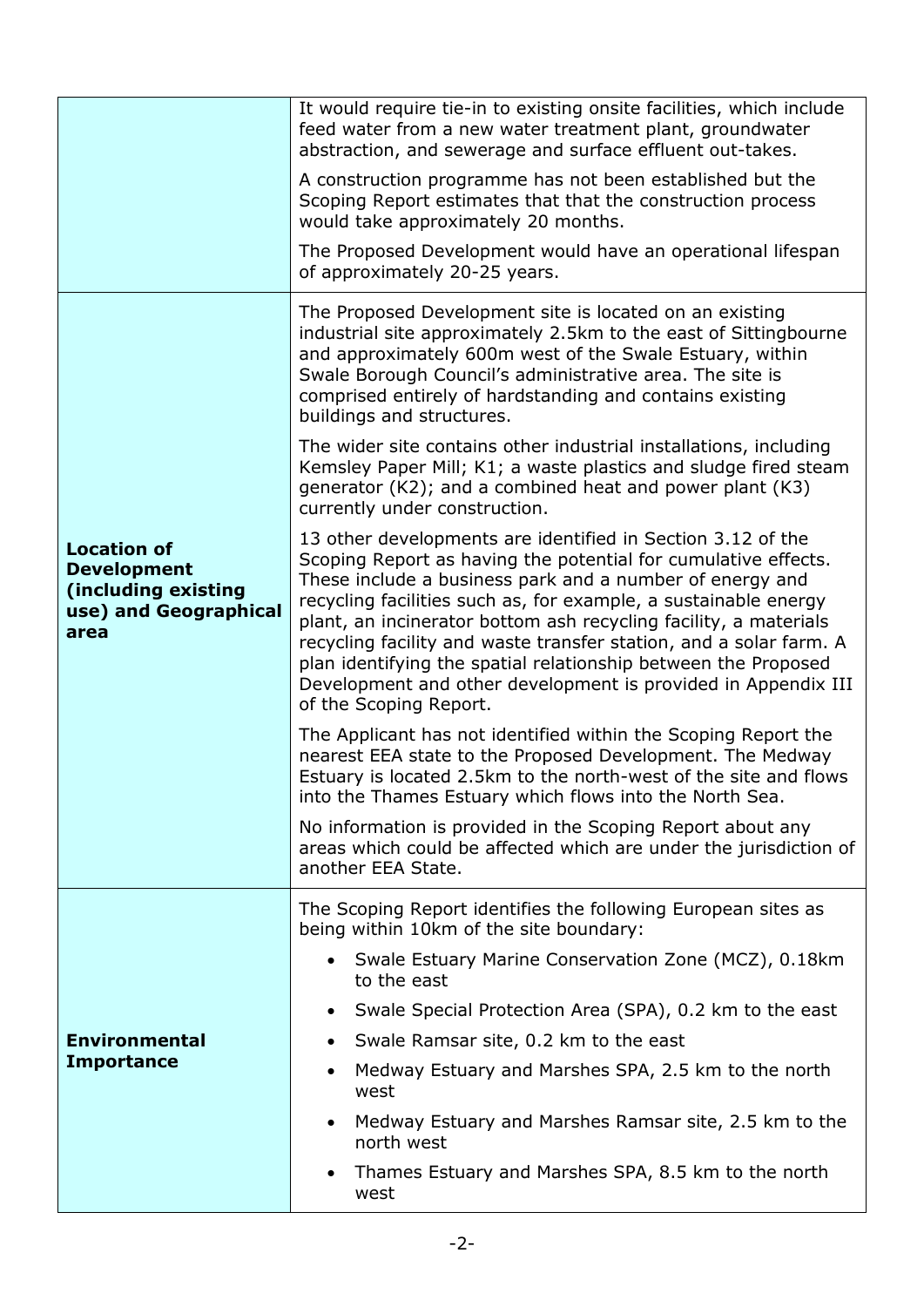|                                                | • Thames Estuary and Marshes Ramsar site, 8.5 km to the<br>north west                                                                                                                                                                                                                                                                                                                                                                                |
|------------------------------------------------|------------------------------------------------------------------------------------------------------------------------------------------------------------------------------------------------------------------------------------------------------------------------------------------------------------------------------------------------------------------------------------------------------------------------------------------------------|
|                                                | Outer Thames Estuary SPA, 8.9 km to the north<br>$\bullet$                                                                                                                                                                                                                                                                                                                                                                                           |
|                                                | • Queendown Warren Special Area of Conservation (SAC),<br>9.1 km to the south west                                                                                                                                                                                                                                                                                                                                                                   |
|                                                | The locations of these sites relative to the Proposed<br>Development site are shown in Appendix II of the Scoping<br>Report.                                                                                                                                                                                                                                                                                                                         |
|                                                | The site is located within Flood Zone 1.                                                                                                                                                                                                                                                                                                                                                                                                             |
|                                                | The Scoping Report identifies four AQMAs within 10km of the<br>Proposed Development site:                                                                                                                                                                                                                                                                                                                                                            |
|                                                | • AQMA $1$ – Newington AQMA, 6 km to the west                                                                                                                                                                                                                                                                                                                                                                                                        |
|                                                | AQMA 2 - Ospringe Street, Faversham, (9.7 km to the<br>$\bullet$<br>southwest)                                                                                                                                                                                                                                                                                                                                                                       |
|                                                | AQMA 3 - East Street, Sittingbourne, 3 km to the south                                                                                                                                                                                                                                                                                                                                                                                               |
|                                                | AQMA 4 - St Pauls Street, Sittingbourne, 2.8 km to the<br>south                                                                                                                                                                                                                                                                                                                                                                                      |
|                                                | The Proposed Development could impact designated sites<br>through changes to air quality affecting interest features and<br>supporting habitats such as, for example, impacts on bird<br>interest features on the Swale SPA and Ramsar site through<br>dust deposition. Nitrogen deposition on habitats could result in<br>indirect effects on protected species.                                                                                    |
| <b>Potential impacts and</b><br><b>Carrier</b> | Pollution could be spread via air, land and water. Construction<br>activities would emit particulate matter ( $PM_{10}$ ) and dust.<br>Operation of the gas fired turbine would result in emissions to<br>air of combustion-related gases including oxides of nitrogen<br>(NO <sub>x</sub> ). Construction and demolition activities could result in<br>mobilisation of oil and fuels via surface water run-off and affect<br>surface water quality. |
|                                                | However, no potential impact pathways by which another EEA<br>State could be affected have been identified in the Scoping<br>Report. It is stated in paragraph 3.3.1 that it is not considered<br>that there is any potential for significant transboundary effects<br>to occur as a result of the Proposed Development.                                                                                                                             |
| <b>Extent</b>                                  | The Scoping Report has not identified any impacts which would<br>be likely to significantly affect the environment in another EEA<br>State.                                                                                                                                                                                                                                                                                                          |
| <b>Magnitude</b>                               | The Scoping Report has not identified any impacts which would<br>be likely to significantly affect the environment in another EEA<br>State.                                                                                                                                                                                                                                                                                                          |
| <b>Probability</b>                             | The Scoping Report has not identified any impacts which would<br>be likely to significantly affect the environment in another EEA<br>State.                                                                                                                                                                                                                                                                                                          |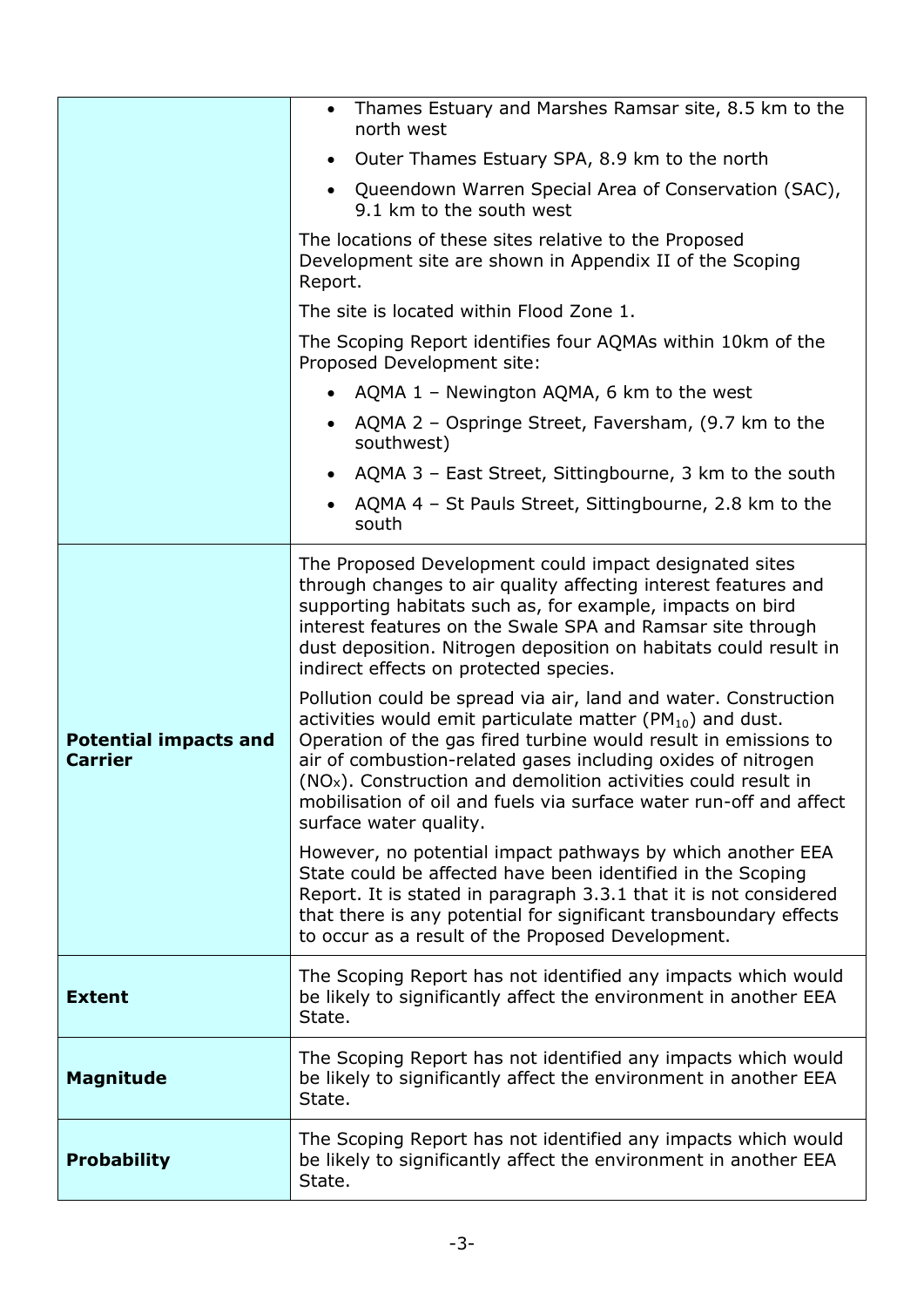| <b>Duration</b>           | The Scoping Report has not identified any impacts which would<br>be likely to significantly affect the environment in another EEA<br>State.                                                                                                                           |
|---------------------------|-----------------------------------------------------------------------------------------------------------------------------------------------------------------------------------------------------------------------------------------------------------------------|
| <b>Frequency</b>          | The Scoping Report has not identified any impacts which would<br>be likely to significantly affect the environment in another EEA<br>State.                                                                                                                           |
| <b>Reversibility</b>      | The Scoping Report has not identified any impacts which would<br>be likely to significantly affect the environment in another EEA<br>State.                                                                                                                           |
| <b>Cumulative impacts</b> | Section 3.12 of the Scoping Report refers to the assessment of<br>cumulative effects. The Applicant's cumulative impact<br>assessment has not yet been undertaken and the Applicant has<br>not identified any likely significant cumulative effects at this<br>stage. |

## **Transboundary screening undertaken by the Inspectorate on behalf of the SoS**

Under Regulation 32 of The Infrastructure Planning (Environmental Impact Assessment) Regulations 2017 (the 2017 EIA Regulations) and on the basis of the current information available from the Applicant, the Inspectorate is of the view that the Proposed Development is not likely to have a significant effect on the environment in another EEA State.

In reaching this view the Inspectorate has applied the precautionary approach (as explained in its Advice Note Twelve: Transboundary Impacts), and taken into account the information currently supplied by the Applicant.

## **Action:**

No further action required at this stage.

**Date:** 29 March 2018

**Note:** The SoS' duty under Regulation 32 of the 2017 EIA Regulations continues throughout the application process.

| <b>SECOND TRANSBOUNDARY SCREENING</b> |                                                          |  |
|---------------------------------------|----------------------------------------------------------|--|
| <b>Documents used for</b>             | Environmental Statement (ES) (April 2018) [APP-008 to    |  |
| transboundary                         | APP-036] and Habitats Regulations Assessment Report (HRA |  |
| <b>Screening:</b>                     | Report) [AS-002] (June 2018)                             |  |
| <b>Date screening</b>                 | Re-screened on 10 July 2018 following submission of the  |  |
| undertaken:                           | application documents.                                   |  |

## **Transboundary re-screening undertaken by the Inspectorate on behalf of the SoS**

Following submission of the Development Consent Order (DCO) application which included the Applicant's ES and the subsequent submission of a revised HRA Report, the Inspectorate has reconsidered the transboundary screening decision made on 29 March 2018.

The Inspectorate notes that the following change has been made to the Proposed